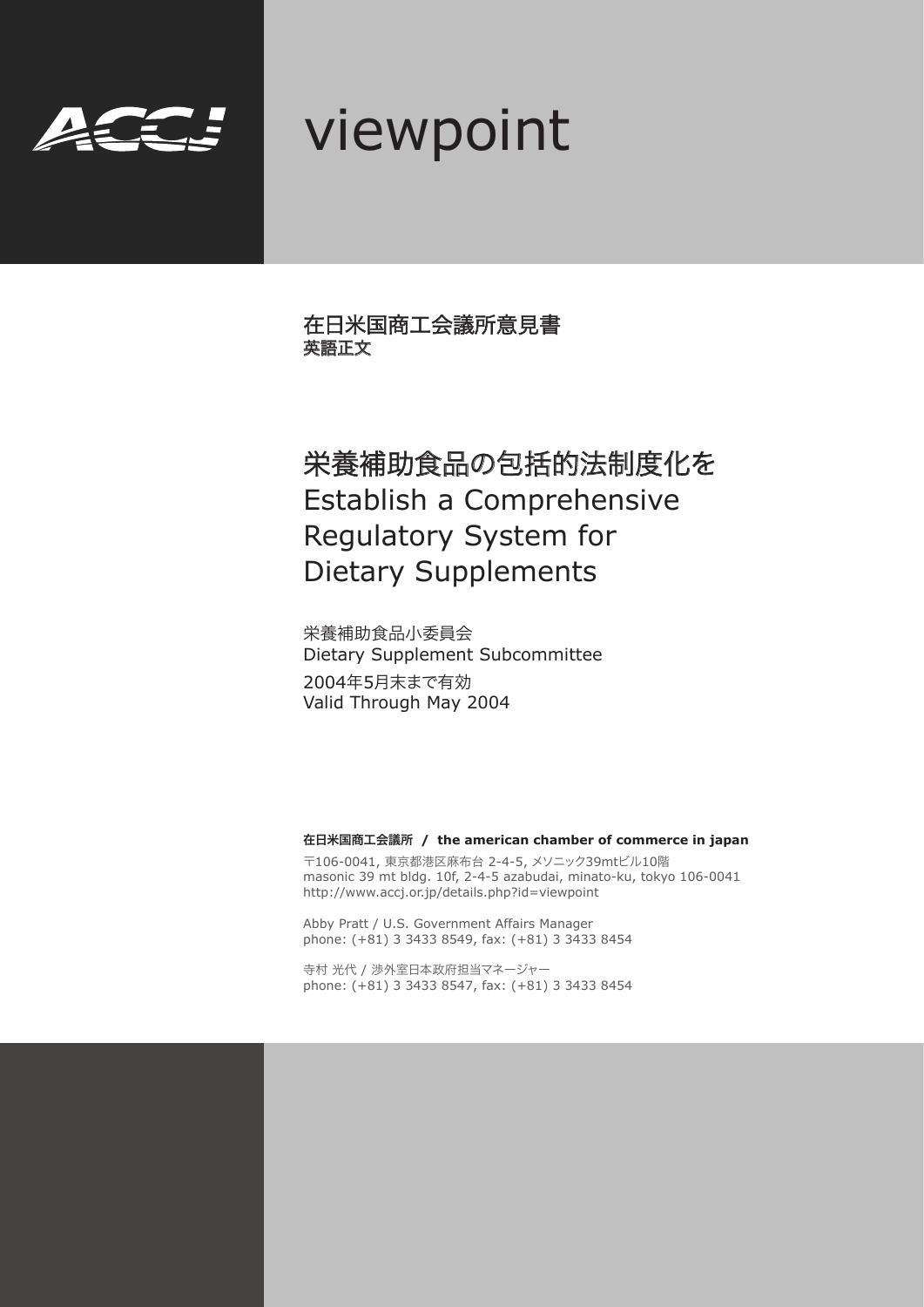## accj viewpoint

#### **Recommendation**

The American Chamber of Commerce in Japan (ACCJ) recommends that the Ministry of Health, Labor and Welfare (MHLW) establish a new, comprehensive regulatory system for dietary supplements. The system should require these products to have labels that state their functional claims, proper intake levels, and applicable warnings about dosage and usage. These label safeguards will enable consumers to select appropriate products suited to their individual needs. The system should ensure consumer safety by requiring that appropriate information on product effectiveness, safety, and quality be fully disclosed. In addition, the system should liberalize the regulations for nutritional ingredients (including food additives) to conform to international standards, which would eliminate trade barriers with other countries.

The ACCJ also recommends that an ACCJ representative participate in the Investigative Commission on Health Foods - established in April 2003 - to offer a globally oriented, privatesector perspective.

#### **Issue**

Illegally imported, unapproved drugs caused several poisoning incidents in 2002. Consumers were unable to distinguish between high-quality dietary supplements and products containing illegal and potentially harmful substances. The incidents highlighted the need for complete, accurate labeling, proper categorization, and sensible regulatory control of dietary supplements.

In 1995, the ACCJ urged the Office of the Trade and Investment Ombudsman (OTO) to deregulate and clarify the categorization of dietary supplements. In response, the OTO's Office of Market Access (OMA), headed by the Prime Minister, arrived at several conclusions that would require the MHLW to: (1) create a new category for dietary supplements; (2) relax the regulations for food materials and ingredients, dosage form, intake method, functional claims, and warning labels; and (3) treat dietary supplements distributed and sold overseas under the category of food the same way in Japan. To follow up on the OMA's conclusions, the former Ministry of Health and Welfare (now the Ministry of Health, Labor and Welfare) formed

#### 提言

在日米国商工会議所(ACCJ)は厚生労働省に対して、健康 食品(=栄養補助食品)に対する新たな包括的法制度を設 置するよう要請する。新制度は、製品の機能表示、適切な 摂取方法に関する表示およびこれらに関する注意表示等 を可能にすべきである。これらの表示に係わる規定により、 消費者は個々に必要とする製品を適切に選択することが 可能となる。新制度は有効性、安全性および品質に関する 十分な情報を提供して、消費者の安全を確保すべきである。 さらに、新制度は国際的基準に適合すべく栄養成分(食品 添加物を含む)に対する規制を緩和し、もって海外との貿 易障壁を排除するよう提言する。

ACCJはまた、「『健康食品』に係る制度のあり方に関する検 討会」(2003年4月設置)において、海外の状況を把握し、 民間企業の見解を加えて検討されるよう、ACCJから代表 を参加させることを要請する。

#### 背景

2002年、無許可・無承認医薬品の不法輸入による健康被 害が発生した。消費者は、健康障害を引き起こす可能性の ある違法の成分を含む製品と、一般の優良な栄養補助食 品との間の区別を明確にすることができなかったのである。 本事例は、栄養補助食品に対して正確で十分な表示、適切 な分類および合理的な制度が必要であることを如実に示 している。

1995年、ACCJは栄養補助食品の位置づけの明確化と規 制緩和を、市場開放問題苦情処理体制(OTO:The Office of Trade and Investment Ombudsman) に対して 要請した。これに応え、内閣総理大臣を本部長とする OTO対策本部 (OMA: Office of Market Access) は以 下の決定を行い、厚生労働省に要求した。即ち、

**1** 栄養補助食品を新たなカテゴリーとして位置づけ、

**2** 食品素材および成分に対する規制緩和、剤型、摂取 方法、機能表示、および注意表示の規制緩和を行い、

**3** 海外で食品として流通・販売されているものを日本 においても同様に取り扱うことができるようにする、という ものであった。

このOTO対策本部決定を受け厚生省(現 厚生労働省) は、以後1996年から2000年の4年間にわたってビタミン、 ハーブ、ミネラルの規制緩和、並びに栄養補助食品の法制 度化についての検討を順次行った。

一連の検討会の結果として、厚生労働省は2001年3月、新 たな「保健機能食品制度」(Food with Health Claims) を公表した。この制度にはサブカテゴリーとして「特定